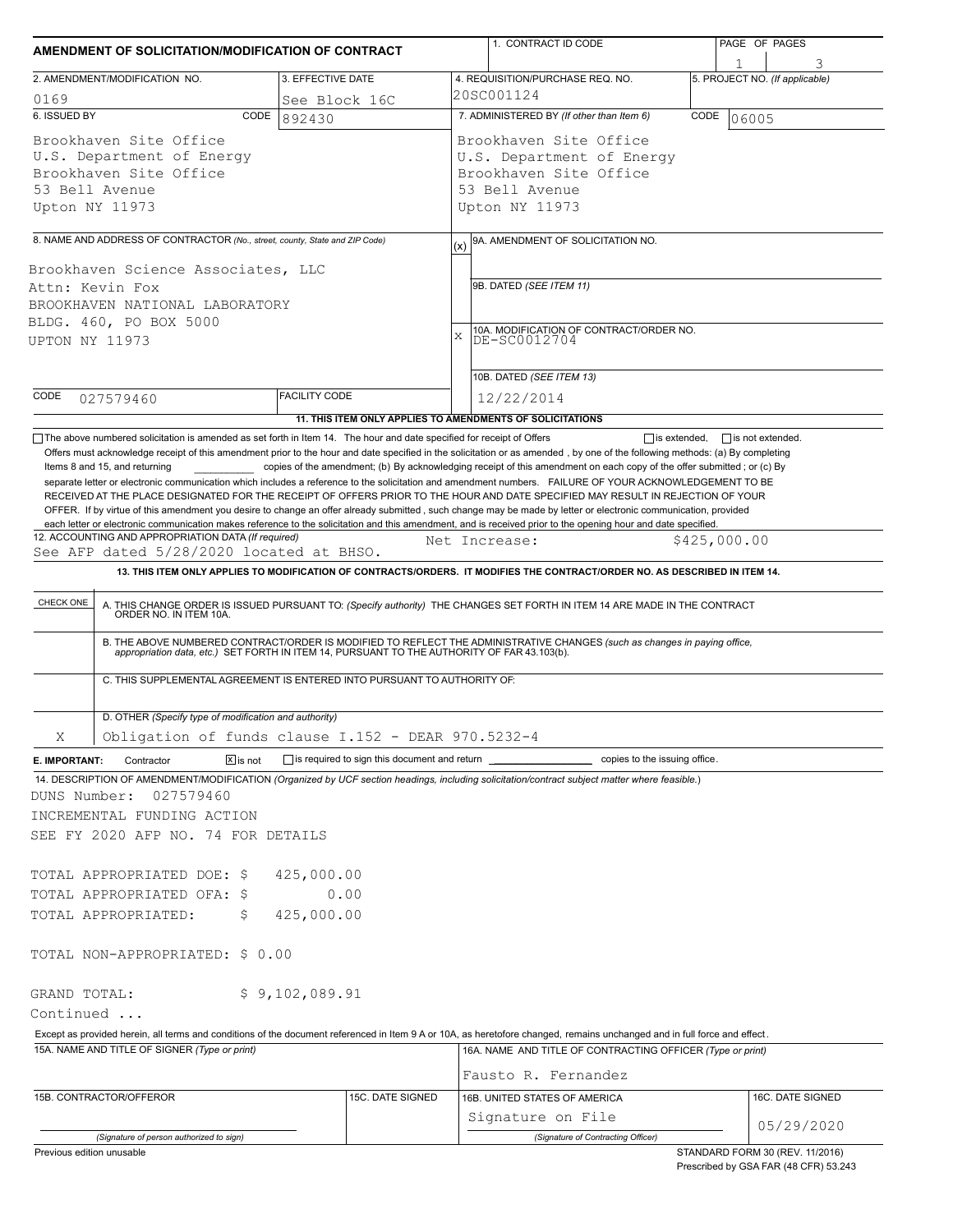**CONTINUATION SHEET** DE-SC0012704/0169 2 3 REFERENCE NO. OF DOCUMENT BEING CONTINUED **Example 2008** PAGE OF

NAME OF OFFEROR OR CONTRACTOR

ITEM NO.  $\begin{bmatrix} 1 & 1 & 1 \\ 0 & 0 & 1 \end{bmatrix}$   $\begin{bmatrix} 0 & 1 & 1 \\ 0 & 1 & 1 \end{bmatrix}$   $\begin{bmatrix} 0 & 0 & 0 \\ 0 & 1 & 1 \end{bmatrix}$   $\begin{bmatrix} 0 & 0 & 0 \\ 0 & 1 & 1 \end{bmatrix}$   $\begin{bmatrix} 0 & 0 & 0 \\ 0 & 1 & 1 \end{bmatrix}$   $\begin{bmatrix} 0 & 0 & 0 \\ 0 & 1 & 1 \end{bmatrix}$   $\begin{bmatrix} 0 & 0 & 0 \\ 0 & 1$ Brookhaven Science Associates, LLC (A)  $(B)$  (B)  $(C)$   $(D)$  (E)  $(E)$  (F)

| PREVIOUS CONTRACT AMOUNT: \$3,806,968,608.56<br>NEW CONTRACT AMOUNT: \$3,807,393,608.56 |  |  |  |
|-----------------------------------------------------------------------------------------|--|--|--|
| INFORMATION LISTED BELOW IS AUTO-GENERATED<br>CONTENT BY STRIPES:                       |  |  |  |
| LIST OF CHANGES:                                                                        |  |  |  |
| Reason for Modification: Funding Only Action                                            |  |  |  |
| Total Amount for this Modification: \$425,000.00                                        |  |  |  |
| New Total Amount for this Version:                                                      |  |  |  |
| \$3,807,393,608.56                                                                      |  |  |  |
| New Total Amount for this Award: \$3,807,393,608.56                                     |  |  |  |
| Obligated Amount for this Modification:                                                 |  |  |  |
| \$425,000.00<br>New Total Obligated Amount for this Award:                              |  |  |  |
| \$3,807,393,608.56                                                                      |  |  |  |
|                                                                                         |  |  |  |
| CHANGES FOR LINE ITEM NUMBER: 1                                                         |  |  |  |
| Total Amount changed from \$3,806,968,608.56 to                                         |  |  |  |
| \$3,807,393,608.56                                                                      |  |  |  |
| Obligated Amount for this Modification:                                                 |  |  |  |
| \$425,000.00                                                                            |  |  |  |
| CHANGES FOR DELIVERY LOCATION: 06005                                                    |  |  |  |
| Amount changed from \$3,806,968,608.56 to                                               |  |  |  |
| \$3,807,393,608.56                                                                      |  |  |  |
| NEW ACCOUNTING CODE ADDED:                                                              |  |  |  |
| Account code:                                                                           |  |  |  |
| See AFP 05/28/2020 located at BHSO [Appropriated]                                       |  |  |  |
| Fund 00000                                                                              |  |  |  |
| Appr Year 0000                                                                          |  |  |  |
| Allottee 00                                                                             |  |  |  |
| Reporting Entity 000000                                                                 |  |  |  |
| Object Class 00000                                                                      |  |  |  |
| Program 0000000<br>Project 0000000                                                      |  |  |  |
| WFO 0000000                                                                             |  |  |  |
| Local Use 0000000                                                                       |  |  |  |
| Quantity: 0                                                                             |  |  |  |
| Amount: \$425,000.00                                                                    |  |  |  |
| Percent: . 01116                                                                        |  |  |  |
| Subject To Funding: N                                                                   |  |  |  |
| Payment Address:                                                                        |  |  |  |
| Payment - Direct Payment                                                                |  |  |  |
| from U.S. Dept of Treasury                                                              |  |  |  |
|                                                                                         |  |  |  |
| Continued                                                                               |  |  |  |
|                                                                                         |  |  |  |
|                                                                                         |  |  |  |
|                                                                                         |  |  |  |